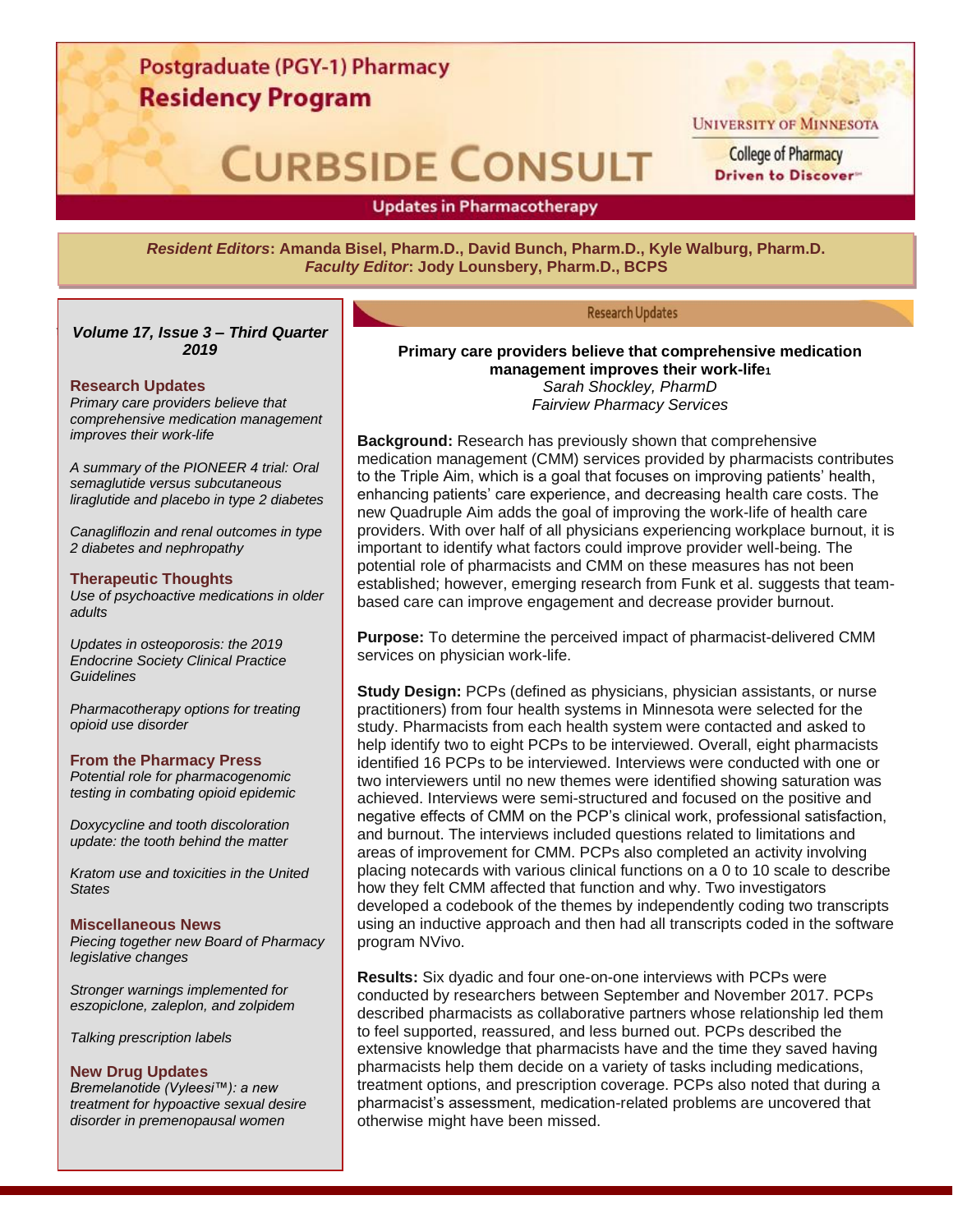Pharmacists also helped decrease the workload on PCPs by assisting with indirect care such as patient phone calls, inbox messages, and refill requests. PCPs described high satisfaction in the care they were providing because they could rely on CMM services for certain aspects of care. They also noted how CMM helps them achieve their clinic quality measures. The main barriers noted by the PCPs were being unsure if CMM services would be covered for their patients, the possibility of PCPs not having a trusting relationship with their clinical pharmacist, and patients being unaware of the benefits of CMM and being unwilling to attend the appointment. Suggestions for improvement that PCPs offered included having a full-time clinical pharmacist in clinic and having pharmacists identify more patients from the PCPs' schedules for CMM services.

**Conclusions:** While it was acknowledged that pharmacists providing CMM in clinics can result in a cost burden to the clinic, the themes identified in this study shed light on how one can build a value proposition for collaborative CMM services using the Quadruple Aim as a framework. PCPs expressed that they feel having clinical pharmacists providing CMM in their clinic makes them more efficient while providing better care and reducing burnout. Many of the themes identified in the study are connected to five of the seven key drivers of burnout including workload and job demands, work-life integration, social support and community at work, efficiency and resources, and meaning in work.

**Key Point:** Surveyed PCPs believe that having clinical pharmacists providing CMM services at their clinic positively affects their work-life and reduces burnout.

#### **A summary of the PIONEER 4 trial: Oral semaglutide versus subcutaneous liraglutide and placebo in type 2 diabetes<sup>2</sup>** *Analisa Buysse, PharmD Avera Marshall Regional Medical Center*

**Background:** Glucagon-like peptide-1 (GLP-1) agonists have become commonplace in the treatment of type 2 diabetes. In addition to effectively lowering HbA1c, agents in the GLP-1 agonist class also provide cardiovascular benefit – namely, liraglutide (Victoza®) and semaglutide (Ozempic®). However, many patients hesitate to initiate therapy with these agents because they do not desire to use injectable medications. An oral formulation of the GLP-1 agonist, semaglutide may soon change this landscape as it has yielded promising results in previous phase 2 and phase 3 trials.

**Purpose:** The objective of the PIONEER 4 trial was to compare the efficacy and safety of oral semaglutide with subcutaneous liraglutide and placebo in patients with

type 2 diabetes currently taking metformin with or without a sodium-glucose cotransporter-2 inhibitor.

**Study Design:** The PIONEER 4 trial was a randomized, multi-center, 52 week, double-blind, double-dummy, active-controlled, and placebo-controlled phase 3a study. The primary outcome was the change in HbA<sub>1c</sub> from baseline to 26 weeks. A notable secondary endpoint included the change in body weight from baseline to week 26. Results were assessed using both intention-to-treat and per-protocol principles and analyzed using ANCOVA and a mixed model for continuous endpoints, respectively. Power was set at 90% to confirm the superiority of semaglutide to placebo and the non-inferiority of oral semaglutide to liraglutide using a non-inferiority margin of 0.4%. Alpha was set at 0.05.

Patients were randomized in a 2:2:1 ratio to receive oral semaglutide (initiated at a once-daily dose of 3mg, which was then titrated to 7mg after four weeks and 14mg after eight weeks), subcutaneous liraglutide (initiated at 0.6mg daily, titrated to 1.2mg after one week and 1.8mg after two weeks), or placebo. Patients were informed to take the oral study drug with up to half a glass of water in a fasted state every morning, at least 30 minutes prior to their first meal.

**Results:** After 26 weeks, the average change from baseline in HbA1c was -1.2% for oral semaglutide, -1.1% for liraglutide, and -0.2% for placebo when analyzed using the intention-to-treat principle. Authors asserted based on these data that oral semaglutide was noninferior to subcutaneous liraglutide [estimated treatment difference (ETD) -0.1%, 95% CI -0.3 to 0.0; P<0.0001 for non-inferiority] and superior to placebo [ETD -1.1%, 95%  $Cl -1.2$  to  $-0.9$ ;  $P < 0.0001$ ]. When analyzed using the perprotocol principle, oral semaglutide decreased the HbA1c more than both subcutaneous liraglutide [ETD -0.2%, 95% CI -0.3 to -0.1; P=0.0056] and placebo [ETD -1.2%, 95% CI -1.4 to -1.0; P<0.0001].

Notably, patients randomized to oral semaglutide lost more weight by week 26 than patients receiving liraglutide [-4.4 kg vs -3.1 kg, ETD -1.2 kg, 95% CI -1.9 to -0.6; P=0.0003] and placebo [ETD -3.8 kg, 95% CI - 4.7 to -3.0; P<0.0001] when assessed using an intention-to-treat analysis.

Side effects were reported by 80% (229/285) of patients treated with semaglutide, 74% (211/284) treated with liraglutide, and 67% (95/142) receiving placebo. Authors stated that the higher incidence of adverse effects in the semaglutide group was largely due to gastrointestinal side effects, such as transient nausea and diarrhea.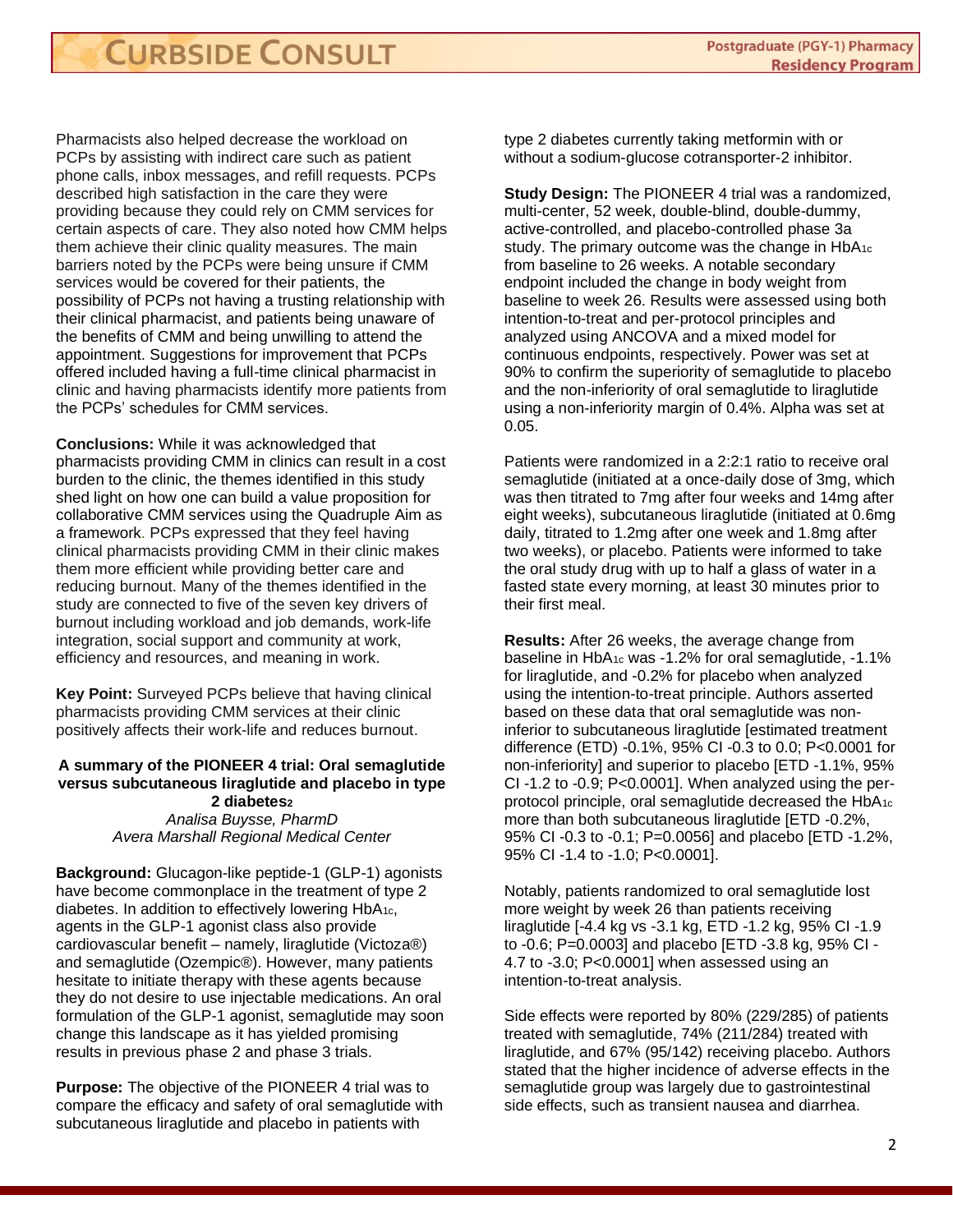**Conclusions:** Overall, oral semaglutide offers a promising future oral alternative for patients with type 2 diabetes who would benefit from GLP-1 agonist therapy but refuse injections. The adverse effect profile of oral semaglutide appears similar to subcutaneous GLP-1 agonists, although may cause additional gastrointestinal side effects based on the results of this study. Further studies would be necessary to prove the presence of cardiovascular benefit with oral semaglutide as has been documented with injectable GLP-1 agonists.

**Key Point:** An oral GLP-1 agonist option is likely on the horizon for type 2 diabetes treatment.

#### **Canagliflozin and renal outcomes in type 2 diabetes and nephropathy<sup>3</sup>** *Alicia Smith, PharmD First Light Health System*

**Background:** Exploratory results of previous trials involving SGLT2 (sodium-glucose cotransporter 2) inhibitors, including the CANVAS, DECLARE-TIMI 58, and EMPA-REG OUTCOME trials, have suggested that SGLT2 inhibitors may improve renal outcomes in patients with type 2 diabetes. These previous studies have shown improvement in renal outcomes in patients at low risk of developing kidney failure. Currently, data is limited surrounding renal outcomes of SGLT2 inhibitors when used in patients at high risk of developing renal failure.

**Objective**: To examine the effects of canagliflozin and placebo in decreasing the incidence of end stage kidney disease and death from renal or cardiovascular causes when used in patients with type 2 diabetes and albuminuric chronic kidney disease (CKD).

**Study Design:** This study is a randomized, double-blind, placebo controlled trial, which occurred across 690 sites in 34 countries. Exclusion criteria included the following: history of diabetic ketoacidosis or type 1 diabetes, nondiabetic renal disease, renal transplant or dialysis, uncontrolled hypertension, hyperkalemia at baseline, Class IV congestive heart failure, myocardial infarction/unstable angina/revascularization within 12 weeks of randomization, history of amputation, and pregnancy. Patients included in the trial were at least 30 years of age with type 2 diabetes and an A1C between 6.5-12%. Inclusion criteria included patients with CKD defined as an eGFR of 30-90 mL/min/1.73 m2 and albuminuria (urinary albumin:creatinine ratio >300 mg/g). Patients also needed to be treated with an angiotensin converting enzyme inhibitor (ACEi) or angiotensin II receptor blocker (ARB) for at least four weeks prior to

randomization. Patients were randomized to canagliflozin 100 mg by mouth daily or placebo. The primary outcome was a composite of end-stage kidney disease (dialysis, kidney transplant, eGFR <15 mL/min/1.73 m2), doubling of serum creatinine level from baseline, or death from renal or cardiovascular disease.

**Results:** Out of a total of 4401 patients included in the study, the event rate per 1000 patient-years of the primary composite outcome in the canagliflozin group was 43.2, compared to 61.2 in the placebo group (HR 0.7 [95% CI 0.59 - 0.82], P=0.00001). In the end-stage renal disease component, the event rate per 1000 patient-years in the canagliflozin group was 20.4, compared to 29.4 in the placebo group (HR 0.68 [95% CI 0.54 - 0.86], P=0.002). In the doubling of serum creatinine component, the event rate per 1000 patientyears in the canagliflozin group was 20.7, compared to 33.8 in the placebo group (HR 0.6 [95% CI 0.48 - 0.76], P<0.001). For the components of renal and cardiovascular death, there were no significant betweengroup differences found. Subgroup analysis revealed that the patients with the greatest benefit in the primary composite outcome were those with an eGFR 45 to <60 mL/min/1.73 m<sup>2</sup> (HR 0.52 [95% CI 0.38 - 0.72]) and those with a urinary albumin:creatinine ratio (UACR) >1000 mg/g (HR 0.67 [95% CI 0.55 - 0.81]). Diabetic ketoacidosis occurred more frequently in the canagliflozin group when compared to placebo, 2.2 versus 0.2 events per 1000 patient-years respectively (HR 10.8 [95% CI 1.39 - 83.65]). No significant differences were found between groups for the side effects of amputation, fracture, hyperkalemia, or acute kidney injury.

**Conclusions:** Canagliflozin was found to have a lower risk of the primary composite outcome (end-stage kidney disease [dialysis, kidney transplant, eGFR <15 mL/min/1.73 m2], doubling of serum creatinine level from baseline, or death from renal or cardiovascular disease) compared to placebo in patients with type 2 diabetes and CKD. Patients with the greatest potential benefit include those with an eGFR  $45 - 60$  mL/min/1.73 m<sub>2</sub> and those with a UACR >1000 mg/g. A limitation of the study is that it was stopped at a planned interim analysis which may contribute to overestimating the effects found. Future research could explore if other SGLT2 inhibitors provide similar benefits as canagliflozin in patients with type 2 diabetes and CKD.

**Key Point:** Canagliflozin may be an effective treatment option for patients with type 2 diabetes and CKD to provide renal and cardiovascular protection independent of blood glucose levels.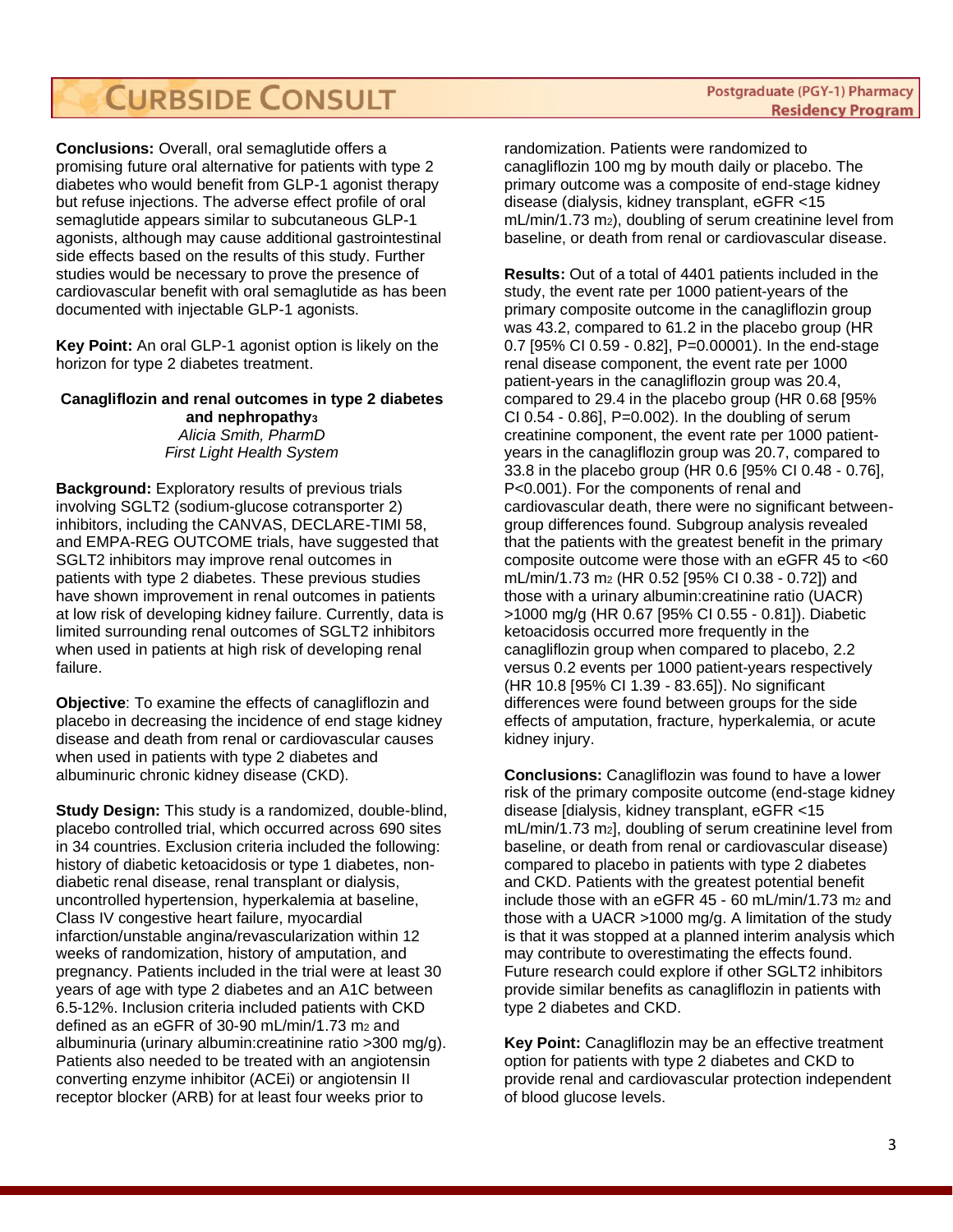#### **Therapeutic Thoughts**

#### **Use of psychoactive medications in older adults4-8** *Emily Hulke, PharmD Goodrich Pharmacy*

**Background:** Falls are the leading cause of injuries among adults aged 65 and older, with three million older adult patients per year treated in emergency departments for fall injuries. The Centers for Disease Control (CDC) reported that in 2015, the total medical costs for falls was over \$50 billion with Medicare and Medicaid covering 75% of these costs. Both intrinsic risk factors such as age and poor vision, and extrinsic factors including footwear and medication use can contribute to falls. Psychoactive medications, those that act primarily on the central nervous system, can cause side effects that increase the risk of falls by causing confusion, drowsiness, vision disturbances, and orthostatic hypotension. Examples of psychoactive medications include benzodiazepines, antipsychotics, anticonvulsants, opioids, and certain antidepressants.

A study published by Landi et al. found that users of any psychoactive drugs had an increased risk of falls by approximately 47% [OR 1.47 95% CI 1.24-1.74] in community dwelling older adults. Additionally, Campbell et al. found that pharmacist-led discontinuation of psychoactive medications in older adults could reduce falls by 66%. Understanding the prevalence of psychoactive medication use and changes in use over time allows health professionals and policy makers to prioritize and evaluate the impact of reducing psychoactive medication use on older adult falls.

**Evidence:** A recent study was conducted to estimate the prevalence of psychoactive medication use in older adults in 2013 and compare it to previous estimates from 1996. The data source for this study by Haddad et al. was Cost and Use Data files from 2013 which combine Medicare claims data and survey data from the Medicare Current Beneficiary Survey. Participants were included if they were age 65 years or older, community-dwelling, and had a complete year of prescription use data. A total of 6,969 patients were looked at which represented 33,268,104 community-dwelling Medicare beneficiaries. A majority of the beneficiaries were 65-74 years of age (51.5%) and white (85.3%). There were seven classes of medications defined as psychoactive in the study: opioids, benzodiazepines, non-benzodiazepine sedative hypnotics, antipsychotics, anticonvulsants, tricyclic antidepressants (TCAs), and selective-serotonin reuptake inhibitors (SSRIs). Using data from the 2013 report, they found that 53.3% of community dwelling older adults age 65 and older used at least one

psychoactive medication class known to increase fall risk, a significant increase from the 15% reported by Moxey et al. in 1996. Of those, 29.6% used medications from one psychoactive medication class, 14.5% used two classes, and 9.2% used three or more classes during the calendar year. The most frequently used classes were opioids (34.9%), benzodiazepines (15.4%), SSRIs (14.3%), and anticonvulsants (13.3%). The prevalence of use in 2013 was considerably higher compared to the 1996 data for all of these classes with the exception of TCAs.

**Discussion and Clinical Impact:** The use of psychoactive medication use rose substantially in older adults between 1996 and 2013. Although the data used for this study is slightly outdated, it still shows that the use of psychoactive medications by older adults deserves greater attention.

With the use of psychoactive medications in older adults on the rise, health care providers should be sure to assess for medication that could be increasing fall risk during all patient encounters, especially in older patients. Pharmacists should continue to provide comprehensive medication management and serve as resources for providers by providing recommendations on how to reduce or discontinue high-risk medication use in older adults.The CDC's Stopping Elderly Accidents and Injuries initiative recommends stopping high-risk psychoactive medications when possible and switching to a safer alternative. When this is not appropriate, the dose should be reduced to the lowest effective dose. Resources including the Screening Tool of Older Person's Prescriptions (STOPP), AGS Beers Criteria for Potentially Inappropriate Medication Use in Older Adults, [www.deprescribing.org,](http://www.deprescribing.org/) and anticholinergic burden indices can assist pharmacists in identifying potentially inappropriate medications that could be contributing to falls, including psychoactive medications, in older adults.

**Updates in osteoporosis: the 2019 Endocrine Society Clinical Practice Guidelines9-10** Meg Tapp, PharmD Essentia Health

**Background:** Osteoporosis is a debilitating disease, and 50% of postmenopausal women will experience at least one osteoporotic fracture in their lifetime. Fortunately, there is an array of safe and effective treatments available to improve bone density in women with osteoporosis. These medications are often underused; in recent years bisphosphonate use in the United States has decreased. The Endocrine Society recognized the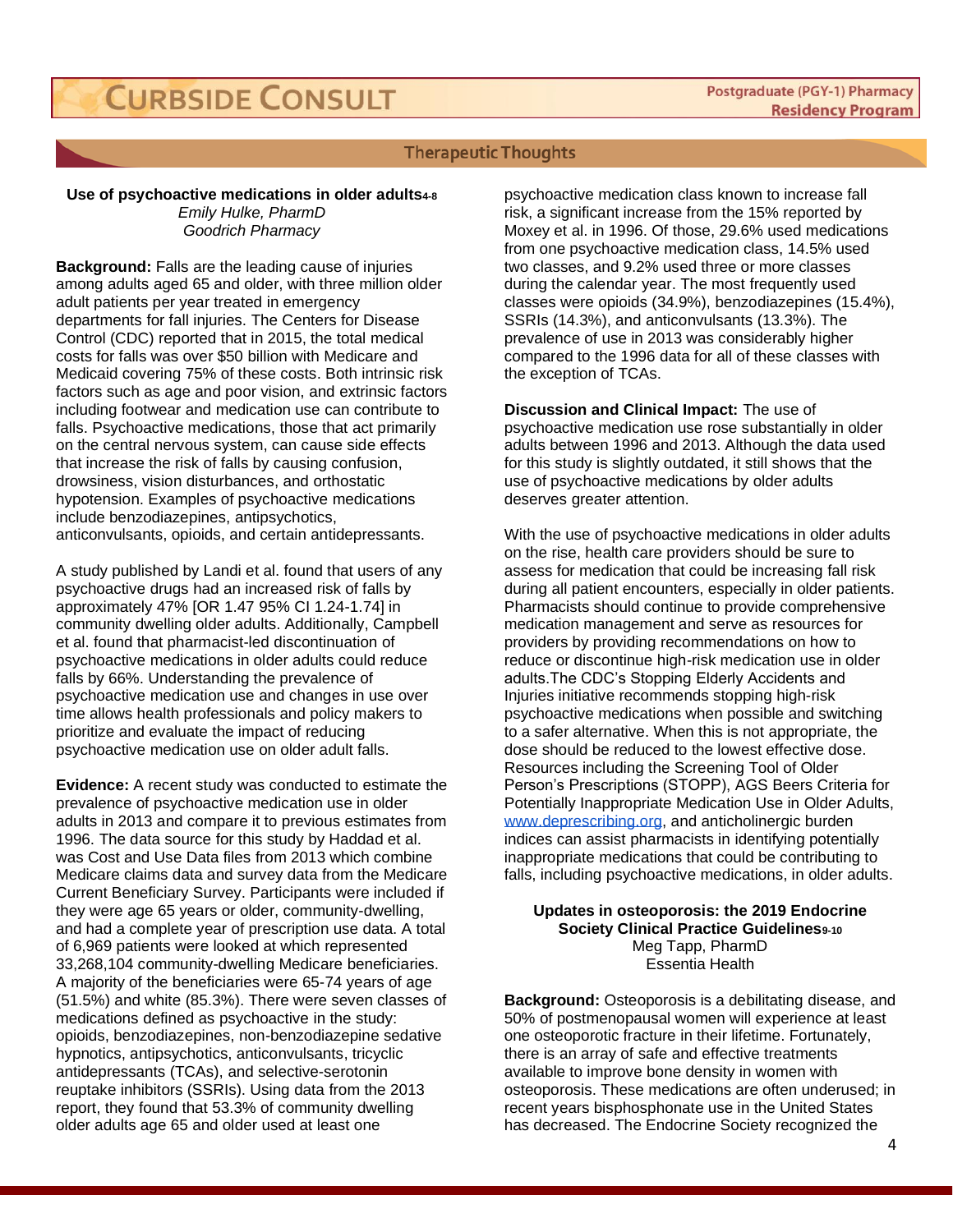need for updated guidance, and published recommendations based on a meta-analysis of 106 randomized controlled trials involving 193,987 women. These guidelines have several distinctions from previously published American College of Physicians (ACP) and National Osteoporosis Foundation (NOF) guidelines.

**Evidence:** In the United States, pharmacological therapy for osteoporosis is indicated for postmenopausal women with history of hip or vertebral fracture; T-score of -2.5 or less at the femoral neck, hip, or lumbar spine; or T-score of -1 to -1.25 plus FRAX score of  $\ge$ /= 20% for major fractures or >/= 3% for hip fractures. The Endocrine Society recommends treatment for all women meeting these criteria, regardless of age and especially if they have had a fracture in the past two years. Contrary to ACP guidelines, the Endocrine Society recommends bone mineral density (BMD) monitoring every one to three years during treatment.

Similar to ACP and NOF guidelines, the Endocrine Society recommends bisphosphonates or denosumab as first-line treatment for osteoporosis. While ACP has the same drug holiday recommendations for both drug classes, these new guidelines suggest reassessing bisphosphonate use after five years (three years for zoledronic acid) and denosumab use after 5-10 years. Patients who remain at high risk for fractures should continue therapy. If a drug holiday is pursued, BMD should be monitored every two to four years postbisphosphonate and every one to three years postdenosumab. If denosumab is stopped, a bisphosphonate should be used to prevent rapid bone loss. For either drug class, therapy should be resumed if there is loss in BMD or a fracture occurs.

Teriparatide and abaloparatide have their place in all guidelines for women with severe or multiple fractures; they may be used for up to two years and followed by anti-resorptive therapy. Older guidelines have moved away from the use of raloxifene, hormone replacement therapy, and calcitonin, but the Endocrine Society does recommend these medications as second-line therapy for women with specific indications. Raloxifene may be used in patients with low risk for deep vein thrombosis (DVT) and high risk for breast cancer. Hormone replacement therapy should only be used for patients with low risk of DVT, stroke, or myocardial infarction with no history of breast cancer and who are <60 years of age or <10 years post-menopause. Calcitonin is reserved as a last-line therapy.

The Endocrine Society guidelines are unique in that they are the first osteoporosis guidelines to include women's preferences regarding treatment options. Results from a meta-analysis of 15,348 postmenopausal (Barrionuevo

et al.) concluded women consider efficacy and adverse effects top priority, followed by convenience; overall the oral route was preferred unless injections were less frequent. Surprisingly, cost and duration of treatment were the least important considerations.

**Discussion and Clinical Impact:** While many recommendations in the Endocrine Society guidelines are similar to ACP and NOF guidelines, there are several key differences. ACP removed BMD monitoring from their recommendations; the Endocrine Society reintroduces monitoring every one to three years. Bisphosphonates and denosumab are still preferred firstline agents; however, recommendations for duration of treatment and initiation of drug holidays differ. The Endocrine Society Clinical Practice guidelines also resurrect specific recommendations for hormone replacement therapy, raloxifene, and calcitonin. This provides for an expanded range of options for many women who cannot tolerate first-line medications.

The Endocrine Society guidelines provide insight into the most important factors affecting therapy choice for osteoporotic women - namely efficacy, safety, and convenience. Such information can be used to guide patients through discussions regarding their treatment options, and should be kept in mind when making therapeutic recommendations.

#### **Pharmacotherapy options for treating opioid use disorder11-17** *Sara Maki, PharmD Minnesota Community Care*

**Background:** Misuse of prescription pain medications, illicit use of fentanyl or illicit drugs such as heroin contribute to the rising rate of opioid-related overdose deaths. In 2017, the Center for Disease Control and Prevention reported that approximately 130 people died every day from an overdose. This number is only rising. As discussed in a therapy update published recently in the American Journal of Health-System Pharmacists, treatment for opioid use disorder (OUD), including methadone and buprenorphine, has been shown to "reduce opioid cravings, increase treatment retention, reduce illicit opioid use, and increase overall survival." Yet, medication-assisted treatment remains underprescribed and inaccessible to many patients. Barriers from the provider perspective may include prescribing restrictions and unfamiliarity with the current treatment options.

Buprenorphine, methadone, and naltrexone are all considered first-line agents for the treatment of OUD by the American Society of Addiction Medicine National Practice Guideline and are FDA-approved for this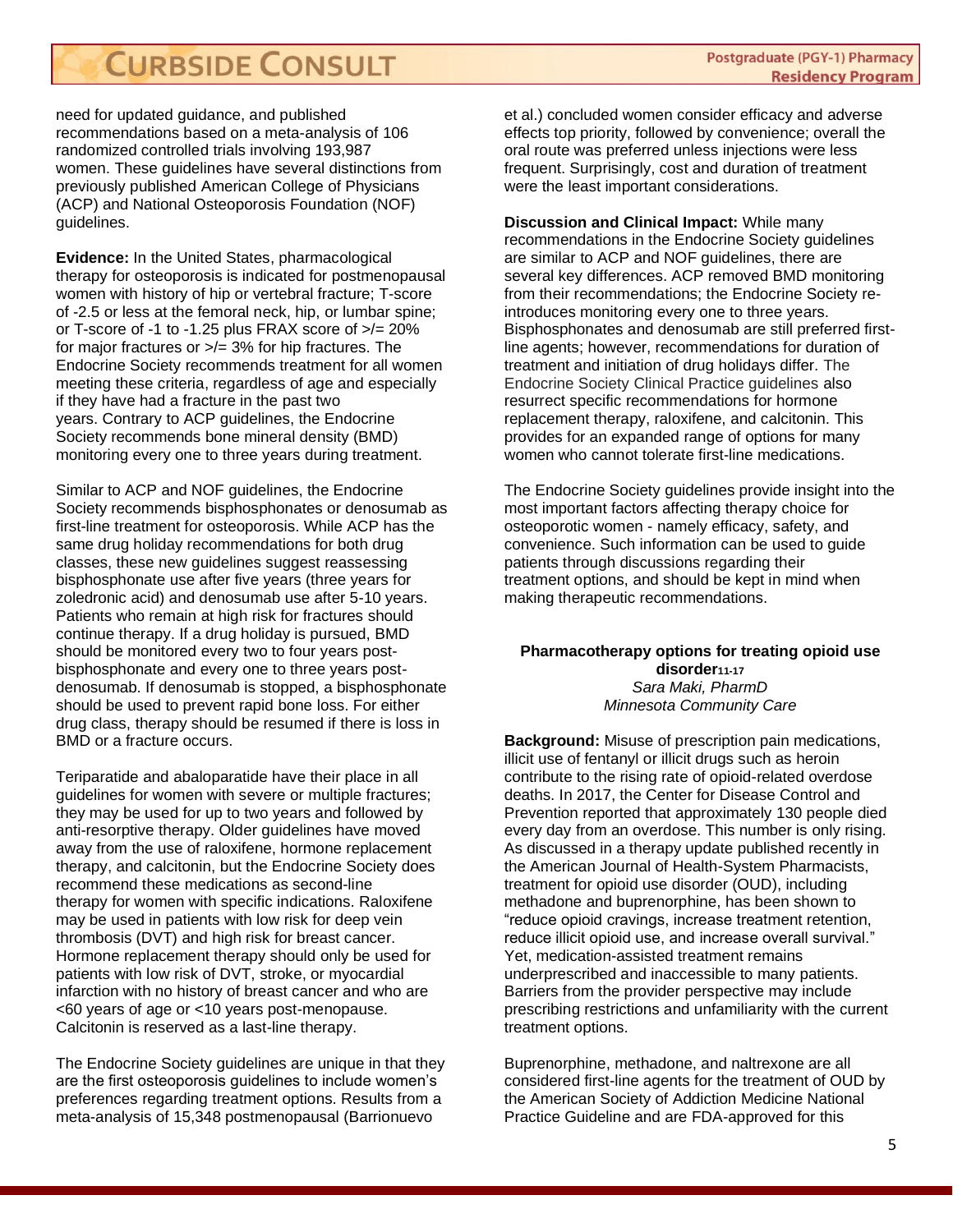indication. The choice of treatment should be a shared decision between patients and clinicians, with careful assessment of preferred treatment setting, physical dependence potential, past experiences with treatment, and evidence supporting efficacy and safety of the therapeutic options.

**Evidence:** Buprenorphine is a partial opioid agonist that is available in multiple dosage forms, including sublingual tablets or strips, implant, and injection. Buprenorphine has the advantage of being more accessible than methadone, as it can be prescribed in an office-based setting by a DATA-waivered provider and filled in any community pharmacy. It also has fewer drug interactions and can be co-formulated with naloxone to prevent misuse. Fiellen et al. studied the efficacy of buprenorphine as maintenance therapy versus short-term taper in a primary-care based setting. Patients who were tapered off buprenorphine were more likely to use opioids (per self-report and urine toxicology screens). Patients in the taper group also had fewer consecutive weeks of opioid abstinence compared with those who were maintained on buprenorphine (mean abstinence in weeks, 2.70 [95% CI, 1.72-3.75] vs. 5.20 [95% CI, 4.16-6.20]). Patients who had their buprenorphine tapered were less likely to complete the 14-week trial (6 of 57 [11%] vs 37 of 56 [66%]; P  $< 0.001$ ).

Methadone, a full opioid agonist, can also be used to treat OUD. It may be a preferred treatment for patients who benefit from supervision of daily dosing and associated wraparound services because it is only available through certified Opioid Treatment Program facilities. However, risks include more respiratory depression and sedation than buprenorphine, along with a risk for QT prolongation. Dosing is complicated by a long half life, variable absorption, and high dose requirements to achieve full opioid receptor blockade.

Mattick and colleagues demonstrated in a systematic review that methadone use was significantly more effective than placebo in preventing heroin use (RR in 6 RCTs, 0.66; 95%CI, 0.56-0.87), but did not result in lower mortality (RR in 4 RCTs, 0.48; 95% CI, 0.1-2.39). A later systematic review by the same authors concluded that methadone was superior to buprenorphine in retaining patients in treatment (RR in 5 double-blind trials, 0.83; 95% CI, 0.72-0.95).

Naltrexone, a competitive antagonist of opioid receptors, is approved for treatment of OUD, but may not be preferred due to poor adherence outcomes. However, the oral formulation is the least expensive of all treatment options and may be appropriate for highly motivated patients who are able to take the medication daily. Initiation of the monthly depot injection can be challenging, as patients must be opioid free for 7-10 days to prevent precipitation of withdrawal. Minozzi and colleagues performed a systematic review to evaluate oral naltrexone for OUD, in which they found that naltrexone was not superior to other therapeutic options, but data was not statistically significant for the measures of retention in treatment, abstinence from illicit drug use, or adverse effects.

**Discussion and Clinical Impact:** Koehl and colleagues determined that there is not sufficient evidence to make a definitive recommendation on whether buprenorphine or methadone is a more effective treatment to reduce opioid use, decrease mortality from overdose, increase daily functioning, or maintain patients in treatment. The important next step in treating OUD is expanding services to reach more patients. Choice of treatment must be a shared decision between patients and their care team, with careful consideration of previous treatment, future priorities, treatment setting, availability of medication, and potential for continuing care.

#### **From the Pharmacy Press**

**Potential role for pharmacogenomic testing in combating opioid epidemic18-20** *Anna K Hanson, PharmD Essentia Health*

**Background:** The Centers for Disease Control and Prevention estimates that 130 Americans die each day from an opioid overdose, with a six-fold increase in deaths from 1999 to 2017. In addition to lives lost, the cost of medical management of patients with opioid abuse and addiction is estimated at \$29.4 billion each year. Considering the magnitude and continued escalation of the opioid epidemic, it is likely a multifaceted approach is necessary to address it. Marcalus

and Bristow-Marcalus suggest that pharmacogenomic testing is one such avenue to fight the opioid epidemic.

**Evidence:** The well-documented metabolic pathway of codeine and morphine offers some insight into the pharmacogenomic variations of patients' response to opioid therapy for pain. Metabolized by the enzyme cytochrome P450 2D6 (CYP2D6), codeine is altered to its highly active metabolite, morphine. According to Marcalus and Bristow-Marcalus, patients who are ultrarapid or poor metabolizers of codeine are at increased risk of abuse due to the unexpectedly high or low conversion of codeine, respectively. Patients with these phenotypes represent a significant portion of the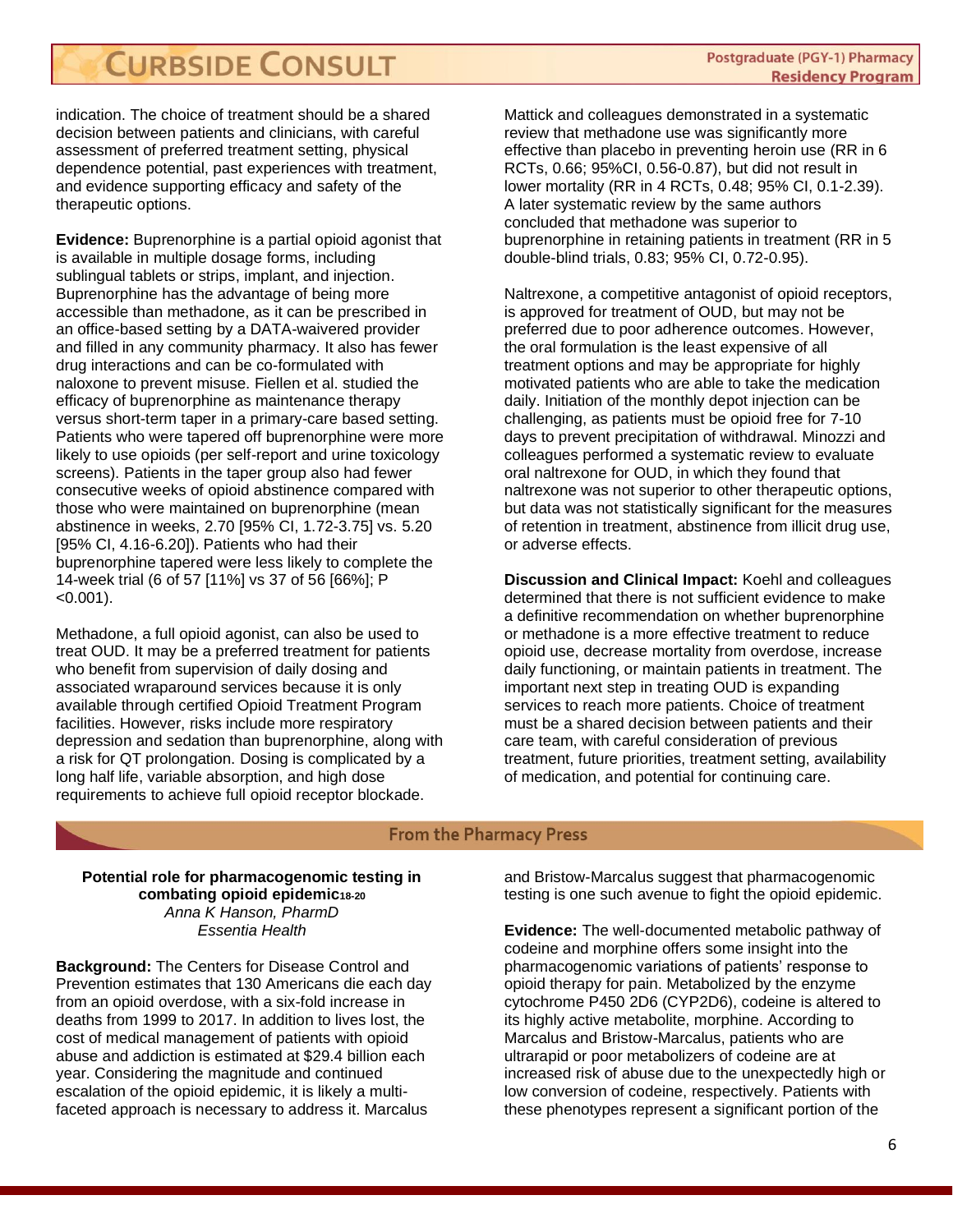U.S. population, with 6% being ultrarapid and 12% being poor metabolizers of CYP2D6. Guidelines by the Clinical Pharmacogenomics Implementation Consortium (CPIC) describe codeine prescribing recommendations based on metabolism status which could provide guidance for prescribers after pharmacogenomic testing has been performed. According to Crews et al, other opioids such as tramadol, hydrocodone, and oxycodone also undergo metabolism by CYP2D6 and are potentially affected by genetic variants.

**Discussion:** Marcalus and Bristow-Marcalus suggest the optimal time to assess pharmacogenomics can occur at two points of care: during preoperative screening and at time of referral to a pain specialist. Knowledge of patients' genetics at these crossroads can help guide treatment to find appropriate therapeutic doses of opioids or direct treatment toward nonopioid pain management. In addition, use of genetic testing may facilitate an open discussion concerning the appropriateness of opioid therapy for a given patient and increase patient satisfaction by providing individualized care. As with any new clinical advancement, the implementation of pharmacogenomics is not without obstacles. The use of pharmacogenomics will require education as to the interpretation and application of the new data and present other hurdles involving cost and navigation of third-party reimbursement. The global nature of comprehensive medication management (CMM) provides an excellent avenue for the incorporation of pharmacogenomics to critically evaluate gene-drug interactions and previous opioid history. This integration of pharmacogenomic testing also creates the opportunity for complete medication reviews and a gateway for expansion of broader CMM services.

**Conclusion:** The implementation of pharmacogenomics in opioid prescribing may be one tool in a multi-faceted approach to combat the opioid epidemic. While not without barriers, the application of pharmacogenomics in this manner may provide a more individualized approach to optimal opioid prescribing, reduce morbidity and mortality related to opioid abuse, and, as discussed by Marcalus and Bristow-Marcalus, could provide annual cost savings up to \$14,000 per patient. CMM pharmacists are uniquely positioned to provide pharmacogenomic consulting services that will have an impact on patients at risk of opioid addiction and abuse.

#### **Postgraduate (PGY-1) Pharmacy Residency Program**

#### **Doxycycline and tooth discoloration update: the**

*tooth* **behind the matter21-25** *Kelly Beneke, PharmD New Ulm Medical Center*

**Background:** Tetracycline use and associated tooth discoloration in children was first reported in 1959. Doxycycline, brought to the market in 1967, was found to bind less readily to calcium than other medications in the class. Although there is limited evidence showing permanent tooth discoloration with doxycycline in young children, the use has been avoided in children younger than eight years old. According to the package insert, the only FDA pediatric indication for doxycycline is postexposure inhalational anthrax. A recent article by Stultz and Eiland reviews six studies and discusses the evidence of safety of doxycycline in children younger than eight years old and the new recommendations regarding its use moving forward.

**Evidence:** From 1969 to 2017, six studies with approximately 338 patients were reviewed. Although methods between the studies varied for examining and evaluating the tooth discoloration, it primarily consisted of photography, direct examination, instruments, or scales. The children included in the studies were between four days and eight years old. Doxycycline doses ranged from 1 mg/kg/d to 10 mg/kg/d. Most of the medication regimens lasted less than 21 days with one 28 day course. Altogether, there were six potential tooth discoloration cases reported with three cases likely related to doxycycline. Of note, four out of the six patients were younger than two years old. These patients did not have matching controls nor were the adult teeth examined.

**Discussion:** From the current research regarding doxycycline use in pediatric patients younger than eight years old, The American Academy of Pediatrics states in the Red Book, "doxycycline can be administered for short durations (i.e, 21 days or less) without regard to the patient's age." It should be noted that the tooth discoloration and weakened enamel warning still exists for other tetracyclines.

**Clinical Impact:** The use of doxycycline can now be considered in pediatric patients with skin and soft tissue infections, atypical community-acquired pneumonia, and methicillin-susceptible *Staphylococcus aureus.* The new recommendation of doxycycline use in pediatrics younger than eight years old affords providers another oral, inexpensive treatment option for children without the risk of tooth discoloration and enamel weakening.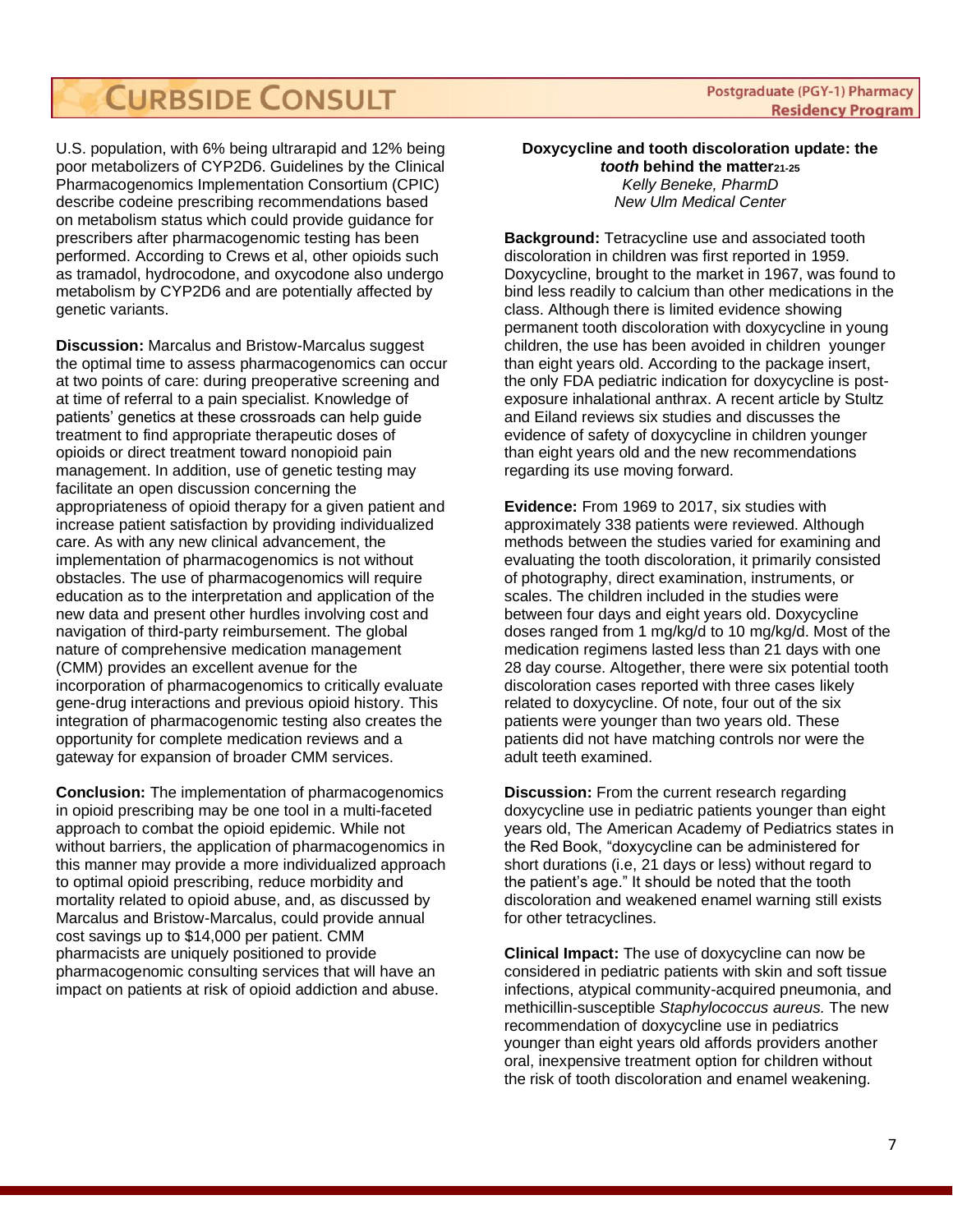#### **Kratom use and toxicities in the United States26-31**

*Tyler Stevens, PharmD CentraCare Health- St. Cloud*

**Background:** Kratom is an herbal supplement made from the leaves of *Mitragyna speciosa*. Native to Southeast Asia, the leaves of this plant have been a part of traditional medicine for centuries in areas of Southeast Asia for its stimulatory and analgesic effects. Use of kratom in the United States has gained popularity since 2010, with claims that it is a safe option for the treatment of pain, mood disorders, opioid use disorder (OUD) and opioid withdrawal. While marketed as a safealternative for OUD, the active component of kratom, mitragynine, has agonist activity at the mu opioid receptor which has potential for dependence and addiction. Other components of kratom include hydroxymitragynine and synthetic 7-hydroxymitragynine, believed to produce more potent opioid effects than mitragynine. Multiple other alkaloids with unknown potency or clinical effects can also be found in kratom. Due to increasing reports of kratom associated toxicities and deaths, the FDA has released statements warning the public on the risks associated with its use. Starting in 2012, kratom has been identified on import alerts for unapproved drugs by the FDA. Since then, they have recalled or seized large quantities of kratom on numerous occasions. The Department of Health and Human Services has recommended the DEA classify kratom as a Schedule I substance.

**Purpose:** To examine the prevalence of adverse effects and deaths due to kratom use.

**Study design:** This review article examined data from the U.S. National Poison Data System (NPDS) on voluntarily reported exposures to kratom from January 1, 2011 to July 31, 2018 and kratom-associated fatalities

identified by a county medical examiner's office in the state of New York.

**Results:** Of 2,312 kratom exposures reported, 935 were single kratom exposures. There was also a sharp increase in reported exposures in 2016. Route of exposure was predominantly oral (86.2%) and reason for exposure was most often intentional abuse or misuse (61.6%). The most common adverse effects reported were agitation (18.6%), tachycardia (16.9%), and drowsiness (13.6%). Serious adverse effects reported were seizure (6.1%), withdrawal (6.1%), hallucinations (4.8%), respiratory depression (2.8%), coma (2.3%), and cardiac or respiratory arrest (0.6%). Four cases of neonatal abstinence syndrome and two deaths were also reported to the NPDS. According to the New York medical examiner's office, kratom was listed as a cause or contributing factor of death in four cases, two of which, kratom was identified as the sole contributor.

**Conclusion:** The results presented demonstrate potential adverse effects associated with kratom, raising concerns about the risk for serious toxicity and death from kratom use. Reports of neonatal abstinence syndrome suggests kratom can produce dependence similar to opioids. The data collected by NPDS was given voluntarily, therefore the prevalence of kratom toxicity is likely greater than depicted in this report. Based on the data presented and because there have been 44 kratom-related deaths reported by the FDA, the authors pose kratom's availability as an herbal supplement should be reconsidered.

**Key Point:** Kratom is an herbal supplement, typically used to treat pain, OUD, and mood disorders, and is associated with serious adverse effects and death. This supplement's availability will likely be reconsidered in the near future.

#### **Miscellaneous News**

#### **Piecing together new Board of Pharmacy legislative changes<sup>32</sup>**

*Monika Tawfik, PharmD Hennepin Healthcare*

The Minnesota Board of Pharmacy recently enacted several changes effective July 1st, 2019. These changes affect both community pharmacies and primary care practitioners. Pharmacists must be ready to answer questions received by both patients and practitioners regarding these changes.

**Controlled Substance Prescriptions:** According to the new rules, no prescription for an opiate or narcotic pain

reliever listed in Schedule II-IV can be dispensed more than 30 days after the date on which the prescription was issued. Additionally, opiate prescriptions for acute pain can only be issued for a seven-day supply for an adult, a five-day supply for a minor under 18 years of age, and four days for acute dental pain. These limits do not apply to pain related to cancer care, palliative care, hospice, or other end-of-life care. However, pharmacists must continue to act with professional judgment if a prescription is written for acute pain and exceeds these quantity limits, but has been deemed appropriate.

Prescriptions for Schedule III-V medications can still have up to five refills within six months; however, each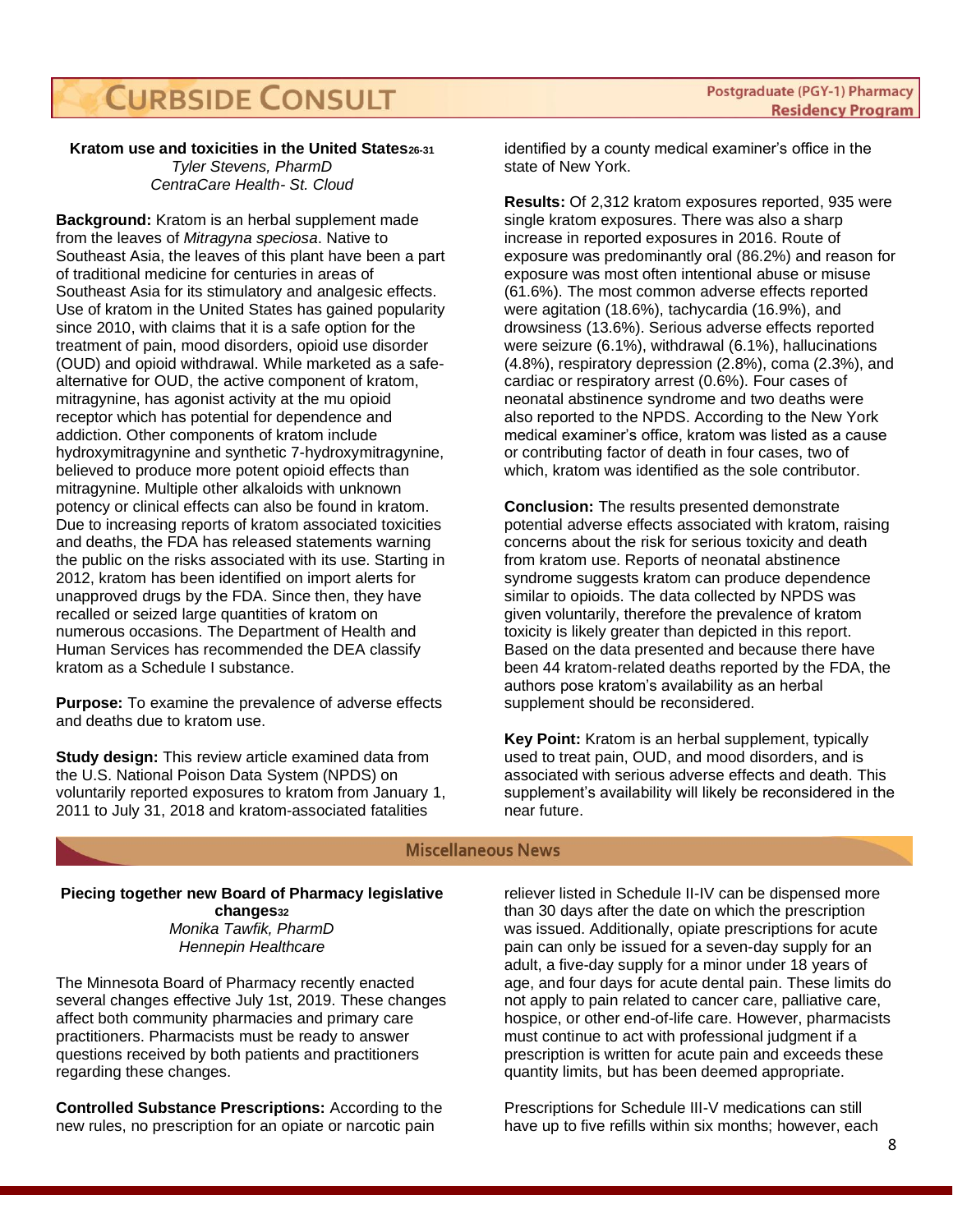refill must be dispensed no more than 30 days after the last fill was dispensed. Although prescribers can no longer issue multiple opiate prescriptions at a time, prescriptions for stimulant medications are not affected by this rule.

**Emergency Refills:** Although many pharmacies have had their own rules regarding emergency prescription refills, the new rules specify certain requirements that must be met and various restrictions. The requirements include: patient compliance (determined by the pharmacist's professional judgement); pharmacy must have a record of the prescription drug order; the pharmacist must try to contact the prescriber to obtain authorization of a refill; the drug is necessary to sustain life or continue therapy for a chronic condition; failure to dispense the medication would result in harm to the patient; and the drug is not a controlled substance, except for controlled substances used to treat seizure disorders, in which a 72-hour supply can be dispensed. If these requirements are met, the pharmacist can dispense up to a 30-day supply of the medication, but must notify the practitioner no later than 72 hours. The pharmacist cannot dispense or sell the same drug to the same patient as an emergency refill more than once per year.

**Therapeutic Substitution:** There are no changes to this practice as pharmacists have been engaging in therapeutic substitution for several years. However, the new rules provide clarity and guidance. Therapeutic substitutions are allowed if the pharmacist has a written protocol with each prescriber that outlines the class of medication and is designed for the same indication. The pharmacist must communicate the change to both the patient and the practitioner. When communicating to the practitioner, the pharmacist is required to include the name and manufacturer of the substituted drug and the reason for substitution.

**Pharmacist Administration of Medications:** 

Pharmacists can now administer drugs by intramuscular (IM) and subcutaneous (SQ) routes when used for treatment of alcohol or opioid dependence or mental illness. A collaborative practice agreement or protocol is required for drugs administered by IM or SQ routes when used for the treatment of mental illness. However, it is acceptable for a prescription to indicate the pharmacist to administer the medication. The prescriber should be notified after the administration is complete. In other cases (first dosages and medical emergencies, vaccines, and for the treatment of alcohol or opioid dependence), a protocol or collaborative practice agreement need not be in place, but the administration should follow a prescription or drug order from a

practitioner. The board will exercise discretion to protect a pharmacist who acts in good faith to administer a medication needed to treat an emergency.

Although the new rules reflect overall clarity to various pharmacy practices, the rules repeatedly affirm that pharmacists must rely on professional judgment. Thus, despite the rules, pharmacists are likely to encounter situations that may not perfectly fit the mold, and will still have to use clinical knowledge and judgment to make the best decision for the patient.

#### **Stronger warnings implemented for eszopiclone, zaleplon, and zolpidem<sup>33</sup>** *Brenda Shih, PharmD Community University Health Care Center (CUHCC)*

The FDA announced in April 2019 that eszopiclone, zaleplon, and zolpidem ("Z-drugs") require a new boxed warning for the occurrence of rare but serious injuries and deaths from complex sleeping behaviors after taking the drugs. Complex sleep behaviors include activities that patients engage in while they are not fully awake, such as sleepwalking and driving. In addition, a new contraindication was added, stating that patients with a history of complex sleep behaviors after taking eszopiclone, zaleplon, or zolpidem are now contraindicated from taking these drugs.

The association between the "Z-drugs" and complex sleep behaviors has previously been included in prescribing information. However, after evaluation of 66 case reports submitted in the FDA Adverse Event Reporting System, the FDA added the boxed warning and contraindication to make the warning more prominent. Of the 66 cases, 46 involved non-fatal serious injuries, such as accidental overdoses, falls, burns, near-drowning, exposure to extreme temperatures, and self-injuries. The other 20 reports involved fatal injuries from carbon monoxide poisioning, drowning, hypothermia, motor vehicle accidents, and apparent suicide.

What does this update mean to practitioners? To ensure the safety of patients, practitioners should not prescribe "Z-drugs" to patients who have a history of complex sleep behaviors after taking these drugs. Patients should be educated that rare but serious injuries are associated with "Z-drugs" and if complex sleep behaviors occur they should discontinue the drug. The patient medication guide must also be dispensed upon first fill and refills.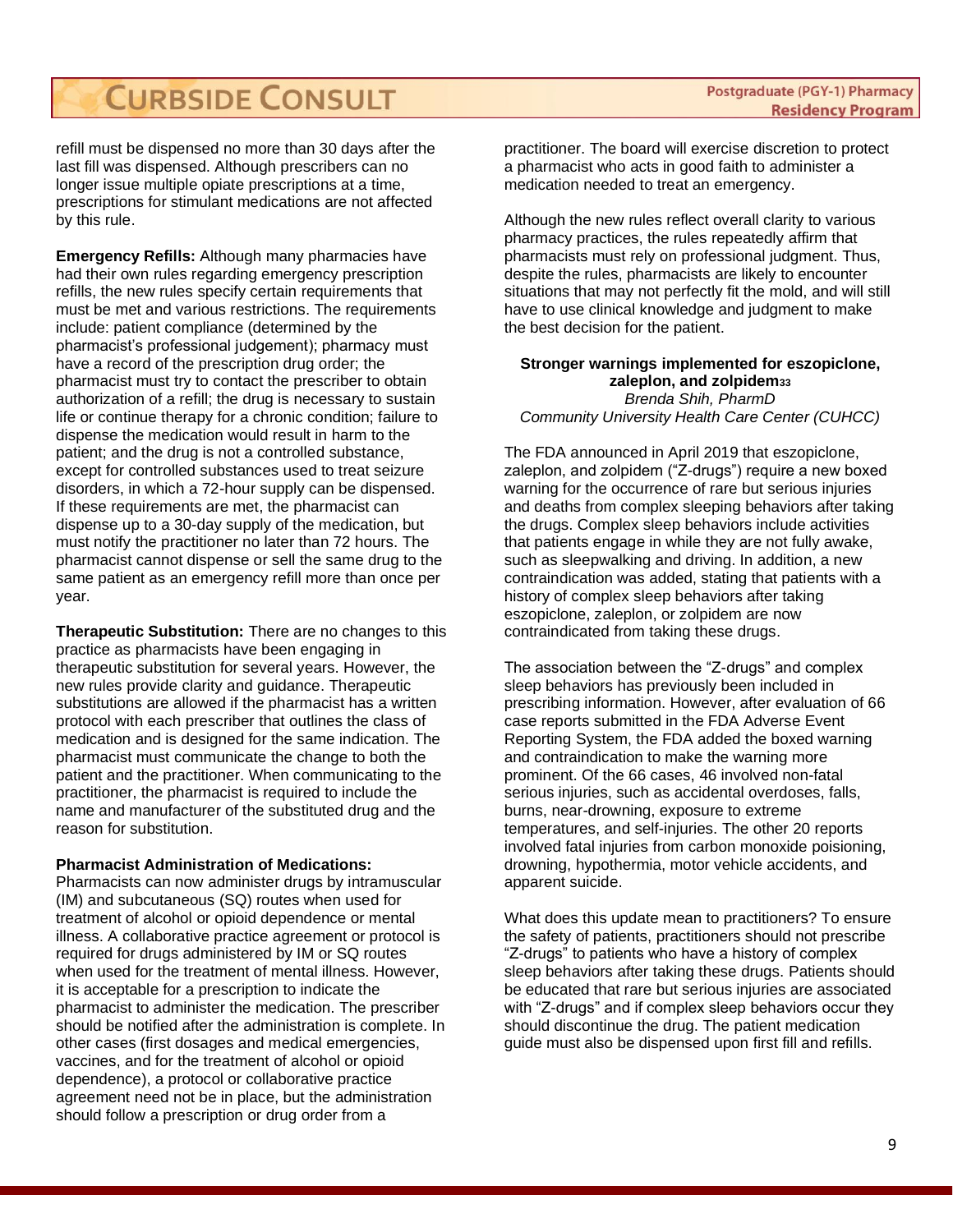#### **Talking prescription labels<sup>34</sup>** *Sara Massey, PharmD MOBE*

Over 3.4 million Americans over the age of 40 are considered legally blind or visually imparied. One company is attempting to improve patient safety within this population by expanding a unique pharmacy service.

Walmart and Sam's Club pharmacies recently announced a service expansion of a labeling system, which will be offered nation-wide to patients. The labeling system is most beneficial for patients who are blind or visually impaired as the system allows for prescription labels to be read aloud to patients at home. This is done by placing a radio-frequency identification label to the bottom of the prescription bottle, which when combined with the En-Vision America's ScripTalk Station, allows important information to be read aloud to the patient. The system reads aloud the patient's name, prescription number, drug name, dosage, instructions for use, warnings, educational leaflet information, and pharmacy information. The ScripTalk Station and enhanced prescription labels are provided to patients free of charge. This service can be requested by a patient and the patient's Walmart or Sam's Club

pharmacy will be equipped to dispense the ScriptTalk labels and station typically within 7-10 days.

To date, Walmart and Sam's Club are the first companies to expand these services nation-wide in the community setting. Most pharmacies are currently encouraging the use of auditory aid phone apps or making visual alterations to prescription labels including the addition of braille, large print, or color coding bottles based on the time of day medication is to be taken. The Walmart company has been working on the implementation of ScripTalk since 2012. During this time approximately 1,200 Walmart and Sam's Club pharmacies have been equipped with the audible prescription label services. Moving forward, the company plans to expand this number by 25 stores each month within the coming years.

All patients, especially those who have disabilities, need health professionals to actively advocate for them. Pharmacists can advocate for blind and visually impaired patients by encouraging and using the ScripTalk services while caring for these patients.

#### **New Drug Updates**

#### **Bremelanotide (Vyleesi™): a new treatment for hypoactive sexual desire disorder in premenopausal women35-38** *Jamie Erickson, PharmD Cashwise Clinic Pharmacy/Carris Health*

In June 2019, the FDA approved bremelanotide (Vyleesi™), a subcutaneous autoinjector for the treatment of hypoactive sexual desire disorder (HSDD) in premenopausal women. Generalized HSDD is characterized by a low sexual desire that is present regardless of one's sexual activity, situation, or partner and causes marked distress or interpersonal difficulty. This treatment should not be used for HSDD caused by a co-existing medical or psychiatric condition, relationship complications, or as a result of medication or other drug substance. Bremelanotide is not indicated for the treatment of HSDD in postmenopausal women, men, or to enhance sexual performance.

The mechanism by which bremelanotide improves HSDD in women is unknown; however, it is a nonselective melanocortin receptor (MCR) agonist. Bremelanotide is administered as a 1.75 mg

subcutaneous injection in the abdomen or thigh at least 45 minutes prior to anticipated sexual activity. It should not be used more than once in 24 hours or more than eight doses per month. The efficacy of bremelanotide was studied in two identical, Phase 3, 24-week, randomized, double-blind, placebo-controlled trials. Approximately 25% of patients treated with bremelanotide and 17% of patients treated with placebo had an improvement in sexual desire score of 1.2 or more using the Female Sexual Function Index (FSFI). In addition, approximately 35% of patients treated with bremelanotide and 31% of patients treated with placebo had an improvement in the level of distress associated with low sexual desire score of 1 or more using the Female Sexual Distress Scale – Desire/Arousal/Orgasm Question 13 (FSDS-DAO Q13).

The most notable adverse effects seen with bremelanotide treatment are nausea (most commonly with first injection), flushing, injection site reactions, headache, and transient increases in blood pressure and reductions in heart rate. Bremelanotide is contraindicated for use in patients with cardiovascular disease or uncontrolled hypertension and it is not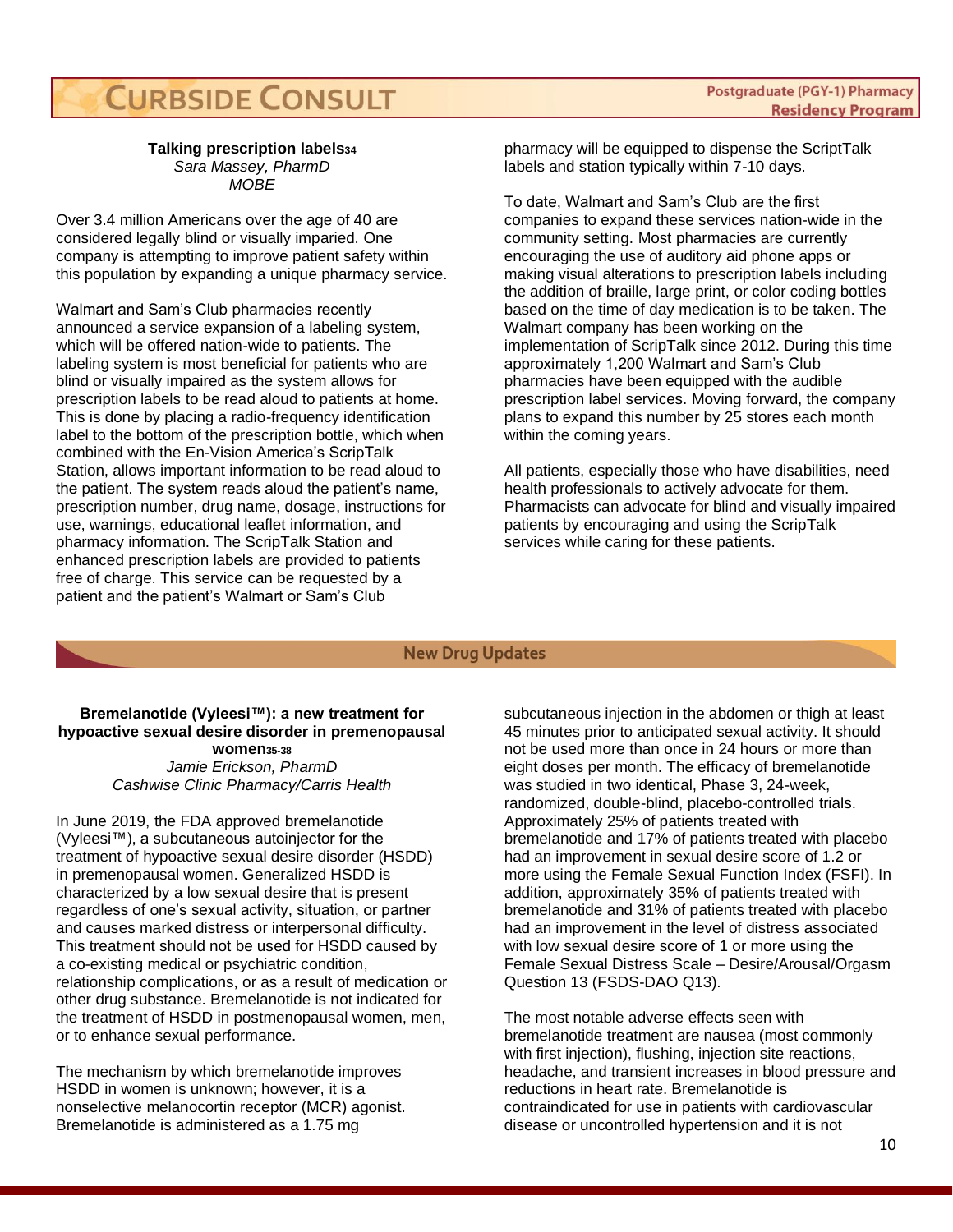**Postgraduate (PGY-1) Pharmacy Residency Program** 

recommended for use in patients at high risk for cardiovascular disease. Potentially irreversible focal hyperpigmentation of the face, gingiva, and breasts is a rare side effect that is more common in patients with dark skin. Bremelanotide can be used as needed, which

may be an advantage over flibanserin (Addyi®), which is a daily oral treatment for HSDD in premenopausal women. Bremelanotide is not yet available in pharmacies but the average wholesale price is \$1078.80 per box containing four single-dose autoinjectors.

#### **References**

- 1. Funk KA, Pestka DL, Roth McClurg MT, Carroll JK, Sorensen TD. Primary Care Providers Believe That Comprehensive Medication Management Improves Their Work-Life. *J Am Board Fam Med*. 2019 Jul-Aug;32(4):462-73.
- 2. Pratley R, Amod A, Tetens-Hoff S, et al. Oral semaglutide versus subcutaneous liraglutide and placebo in type 2 diabetes (PIONEER 4): a randomized, double-blind, phase 3a trial. *Lancet.* 2019;394:39-50.
- 3. Perkovic V, Jardine MJ, Neal B, et al. Canagliflozin and renal outcomes in type 2 diabetes and nephropathy. *N Engl J Med*. 2019;380(24):2295-2306.
- 4. Centers for Disease Control and Prevention. Important Facts About Falls. https://www.cdc.gov/homeandrecreationalsafety/ falls/adultfalls.html. Accessed August 11, 2019.
- 5. Landi F, Onder G, Cesari M, Barillaro C, Russo A, Bernabei R; Silver Network Home Care Study Group. Psychotropic medications and risk for falls among community-dwelling frail older people: an observational study. J Gerontol A Biol Sci Med Sci. 2005;60(5):622-626.
- 6. Campbell AJ, Robertson MC, Gardner MM, Norton RN, Buchner DM. Psychotropic medication withdrawal and a home-based exercise program to prevent falls: a randomized controlled trial. J Am Geriatr Soc. 1999:47(7):850e853.
- 7. Haddad YK, Luo F, Karani MV, Marcum ZA, Lee R. Psychoactive medication use among community-dwelling Americans. *J. Am. Pharm. Assoc.* 2019; 1-5.
- 8. Moxey ED, O'Connor JP, Novielli KD, Teutsch S, Nash DD. Prescription drug use in the elderly: a descriptive analysis. Health Care Financ Rev. 2003;24(4):127e141.
- 9. Eastell R, Rosen CJ, Black DM, Cheung AM, Murad MH, Shoback D. Pharmacological management of osteoporosis in postmenopausal

women: an Endocrine Society clinical practice guideline. *J Clin Endocrinol Metab*. 2019; 104(5):1595-1622.

- 10. Barrionuevo P, Gionfriddo MR, Castaneda-Guarderas A, et al. Women's values and preferences regarding osteoporosis treatment: a systematic review. *J Clin Endocrinol Metab*. 2019; 104(5):1631-1636.
- 11. Centers for Disease Control and Prevention, National Center for Injury Prevention and Control. Opioid overdose: understanding the epidemic.

[https://www.cdc.gov/drugoverdose/epidemic/ind](https://www.cdc.gov/drugoverdose/epidemic/index.html) [ex.html.](https://www.cdc.gov/drugoverdose/epidemic/index.html) Published December 19, 2018. Accessed August 12, 2019.

- 12. Koehl JL, Zimmerman DE, Bridgeman PJ. Medications for management of opioid use disorder. *Am J of Health-System Pharm.*  2019;76(15):1097-1103.
- 13. American Society of Addiction Medicine. National practice guideline for the use of medications in the treatment of addiction involving opioid use. 2015. [https://www.asam.org/docs/default](https://www.asam.org/docs/default-source/practice-support/guidelines-and-consensus-docs/asam-national-practice-guideline-supplement.pdf?sfvrsn=24)[source/practice-support/guidelines-and](https://www.asam.org/docs/default-source/practice-support/guidelines-and-consensus-docs/asam-national-practice-guideline-supplement.pdf?sfvrsn=24)[consensus-docs/asam-national-practice](https://www.asam.org/docs/default-source/practice-support/guidelines-and-consensus-docs/asam-national-practice-guideline-supplement.pdf?sfvrsn=24)[guideline-supplement.pdf?sfvrsn=24.](https://www.asam.org/docs/default-source/practice-support/guidelines-and-consensus-docs/asam-national-practice-guideline-supplement.pdf?sfvrsn=24) Published June 1, 2015. Accessed July 23, 2019.
- 14. Fiellen DA, Schottenfeld RS, Cutter CJ, Moore BA, Barry DT, O'Connor PG. Primary carebased buprenorphine taper vs maintenance therapy for prescription opioid dependence. *JAMA Intern Med*. 2014;174(12):1947-1954.
- 15. Mattick RP, Breen C, Kimber J, Davoli M. Methadone maintenance therapy versus no opioid replacement therapy for opioid dependence. *Cochrane Database Syst Rev.*  2009;3.
- 16. Mattick RP, Breen C, Kimber J, Davoli M. Buprenorphine maintenance versus placebo or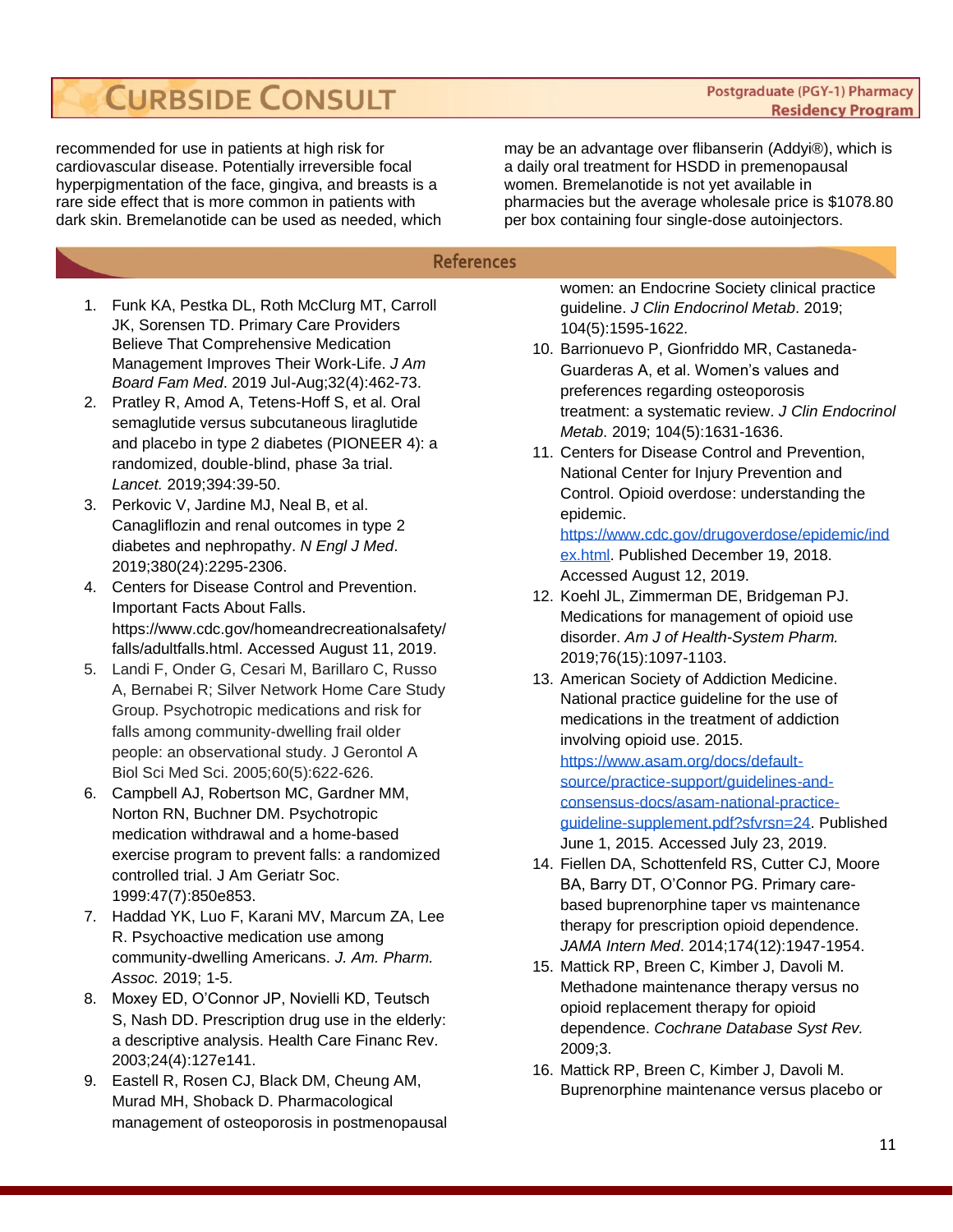methadone maintenance for opioid dependence. *Cochrane Database Syst Rev.* 2014;2.

- 17. Minozzi S, Amato L, Vecchi S, Davoli M, Kirchmayer U, Verster A. Oral naltrexone maintenance treatment for opioid dependence. *Cochrane Database Syst Rev.* 2011;2.
- 18. Marcalus SJ, Bristow-Marcalus S. Combating opioid addiction and abuse - 2 ways to effectively intervene in the cycle of addiction through pharmacogenomics. *JAPhA*. 2019:59(4):469-473. doi:10.1016/j.japh.2019.04.016.
- 19. Centers for Disease Control and Prevention. Opioid overdose: Understanding the epidemic. https://www.cdc.gov/drugoverdose/epidemic/ind ex.html. Updated December 19, 2018. Accessed August 11, 2019.
- 20. Crews KR, Gaedigk A, Dunnenberger HM, et al. Clinical Pharmacogenetics Implementation Consortium (CPIC) guidelines for codeine therapy in the context of *cytochrome P450 2D6 (CYP2D6)* genotype. *Clin Pharmacol Ther*. 2012:91(2):321-326. doi:10.1038/clpt.2011.287.
- 21. Stultz JS, Eiland LS. Doxycycline and tooth discoloration in children: changing of recommendations based on evidence of safety. *Ann Pharmacother*. 2019; doi: 10.1177/1060028019863796.
- 22. Poyhonen H, Nurmi M, Peltola V, et al. Dental staining after doxycycline use in children. *J Antimicrob Chemother*. 2017;72:2887-2890.
- 23. Lochary ME, Lockhard PB, Williams WT Jr. Doxycycline and staining of permanent teeth. *Pediatric Infect Dis J.* 1998; 17(5):429-31.
- 24. Todd SR, Dahlgren FS, Traeger MS, et al. No visible dental staining in children treated with doxycycline for suspected rocky mountain spotted fever. *J Pediatric.* 2015;166:1246-51.
- 25. Antimicrobial agents and related therapy: tetracyclines. In: Kimberlin DW, Brady MT, Jackson MA, Long SS, ed. *Red Book: Report of the Committee of Infectious Disease*. 31st ed. Itasca, IL: American Academy of Pediatrics; 2018:905-6.
- 26. Eggleston W, Stoppacher R, Suen K, Marraffa JM, Nelson LS. Kratom use and toxicities in the United States. *Pharmacotherapy.* 2019; 39(7): 775-777.
- 27. Anwar M, Law R, Schier J. Notes from the field: kratom (Mitragnya speciosa) exposure reported

to poison centers - United States, 2010-2015. *MMWR Morb Wkly Rep.* 2016; 65(29):748-9.

- 28. Statement from FDA Commissioner Scott Gottlieb, M.D. on FDA advisory about deadly risks associated with kratom [FDA Statement]. U.S. Food & Drug Administration. Nov 2017.
- 29. Statement from FDA Commissioner Scottt Gottlieb, M.D., on the agency's scientific evidence on the presence of opioid compounds in kratom, underscoring its potential for abuse [FDA Statement]. U.S. Food & Drug Administration. Feb 2018.
- 30. FDA and Kratom [Public Health Focus]. U.S. Food & Drug Administration. April 2019.
- 31. FDA oversees destruction and recall of kratom products; and reiterates its concerns on risks associated with this opioid [FDA News Release]. U.S. Food & Drug Administration. Feb 2018.
- 32. 2019 Legislation Affecting MN Board of Pharmacy Licensees and Registrants*.*  Minnesota Board of Pharmacy[.https://mn.gov/boards/assets/2019Mi](https://mn.gov/boards/assets/2019MinnesotaLegislationAffectingBoardofPharmacyLicenseesandRegistrants06142019_tcm21-388725.pdf) [nnesotaLegislationAffectingBoardofPharmacy](https://mn.gov/boards/assets/2019MinnesotaLegislationAffectingBoardofPharmacyLicenseesandRegistrants06142019_tcm21-388725.pdf)  [LicenseesandRegistrants06142019\\_tcm21-](https://mn.gov/boards/assets/2019MinnesotaLegislationAffectingBoardofPharmacyLicenseesandRegistrants06142019_tcm21-388725.pdf) [388725.pdf.](https://mn.gov/boards/assets/2019MinnesotaLegislationAffectingBoardofPharmacyLicenseesandRegistrants06142019_tcm21-388725.pdf) Updated June 14, 2019. Accessed July 22, 2019.
- 33. FDA requires stronger warnings about rare but serious incidents related to certain prescription insomnia medicines [News Release]. U.S. Food and Drug Administration. 2019. [https://www.fda.gov/news-events/press](https://www.fda.gov/news-events/press-announcements/fda-requires-stronger-warnings-about-rare-serious-incidents-related-certain-prescription-insomnia)[announcements/fda-requires-stronger-warnings](https://www.fda.gov/news-events/press-announcements/fda-requires-stronger-warnings-about-rare-serious-incidents-related-certain-prescription-insomnia)[about-rare-serious-incidents-related-certain](https://www.fda.gov/news-events/press-announcements/fda-requires-stronger-warnings-about-rare-serious-incidents-related-certain-prescription-insomnia)[prescription-insomnia](https://www.fda.gov/news-events/press-announcements/fda-requires-stronger-warnings-about-rare-serious-incidents-related-certain-prescription-insomnia)
- 34. Antrim A. *Talking Prescription Labels Offered Nationally in Certain Pharmacies*. Cranbury, NJ: Pharmacy Today; 2019.
- 35. Vyleesi™ (bremelanotide) [package insert]. Waltham, MA: AMAG Pharmaceuticals, Inc.; 2019.

[https://www.accessdata.fda.gov/drugsatfda\\_doc](https://www.accessdata.fda.gov/drugsatfda_docs/label/2019/210557s000lbl.pdf) [s/label/2019/210557s000lbl.pdf.](https://www.accessdata.fda.gov/drugsatfda_docs/label/2019/210557s000lbl.pdf) Accessed August 12, 2019.

36. U.S. Food & Drug Administration. FDA approves new treatment for hypoactive sexual desire disorder in premenopausal women. [https://www.fda.gov/news-events/press](https://www.fda.gov/news-events/press-announcements/fda-approves-new-treatment-hypoactive-sexual-desire-disorder-premenopausal-women)[announcements/fda-approves-new-treatment](https://www.fda.gov/news-events/press-announcements/fda-approves-new-treatment-hypoactive-sexual-desire-disorder-premenopausal-women)[hypoactive-sexual-desire-disorder](https://www.fda.gov/news-events/press-announcements/fda-approves-new-treatment-hypoactive-sexual-desire-disorder-premenopausal-women)[premenopausal-women](https://www.fda.gov/news-events/press-announcements/fda-approves-new-treatment-hypoactive-sexual-desire-disorder-premenopausal-women). Published June 21, 2019. Accessed August 12, 2019.